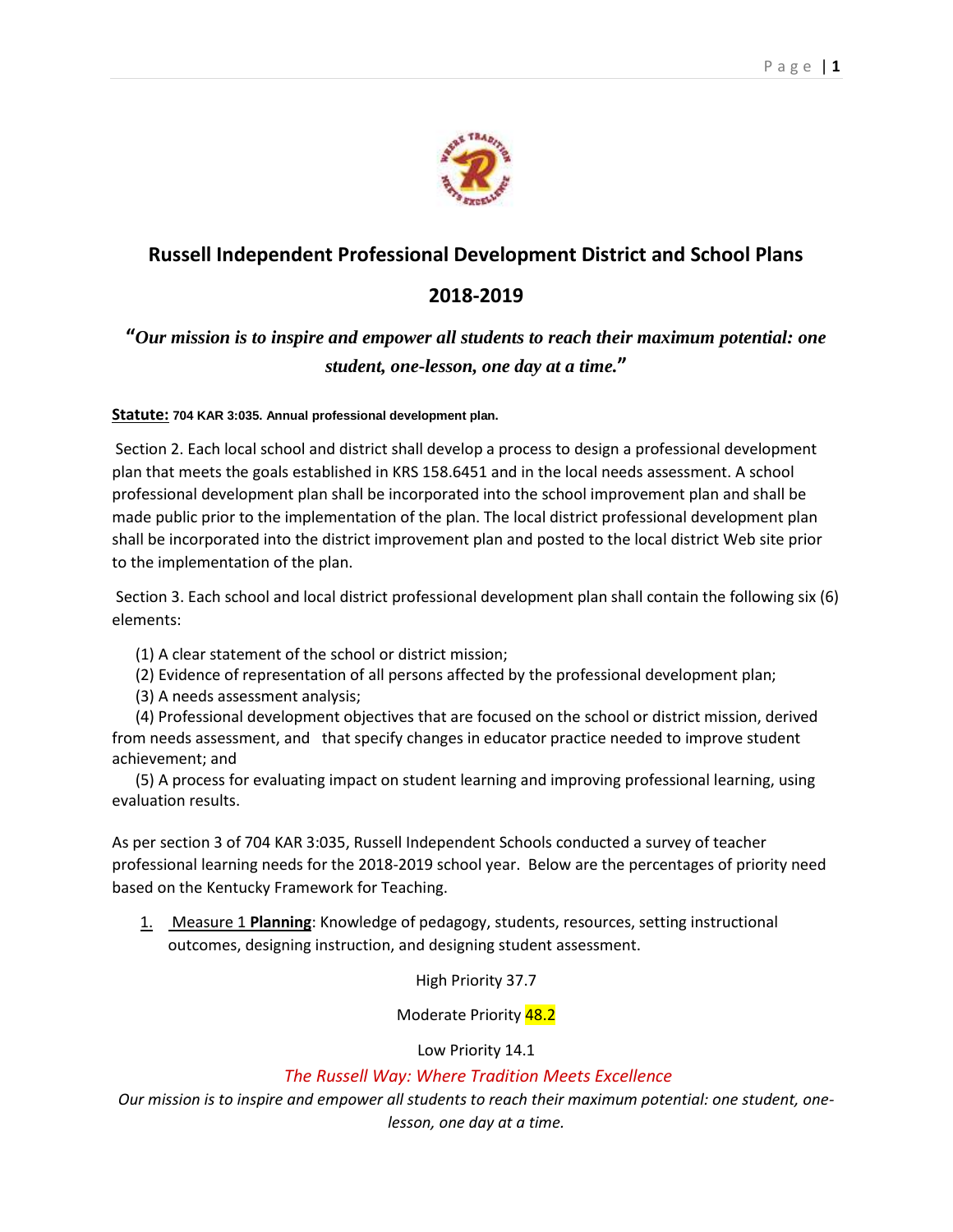2. Measure 2 **Learning Climate**: Creating an environment of respect and rapport, establishing culture for learning, managing classroom procedures, student behavior, and organizing physical space.

High Priority 25.8

Moderate Priority 45.6

Low Priority 28.6

3. Measure 3 **Instruction**: Communicating with students, using questioning and discussion techniques, engaging students in learning, using assessment in instruction, and demonstrating flexibility and responsiveness.

High Priority 47

Moderate Priority 42

Low Priority 11

4. Measure 4 **Professional Responsibilities**: Reflecting on teaching, maintaining accurate records, communicating with families, participating in the professional community, and demonstrating professionalism.

High Priority 11

Moderate Priority 49

Low Priority 40

#### **5. Are there specific topics you would like to request for professional learning opportunities?**

Curriculum Mapping Book Studies Differentiating Instruction Policy Review World Language Technology/Integration Kagan Structures Student Engagement Strategies Math for Special Education Exact Path Go Math Writing Literacy Groups (EDI) Explicit Direct Instruction 6 plus 1 Writing Google Behavior Interventions Content Specific PD RTI Co teaching/Collaboration Formative Assessments

### **6. Do you prefer planned professional learning opportunities or would you rather seek those out on your own?**

The majority would like to see planned professional development opportunities. However, those who were seeking flexibility wanted the PD to be content specific to subject areas taught.

#### *The Russell Way: Where Tradition Meets Excellence*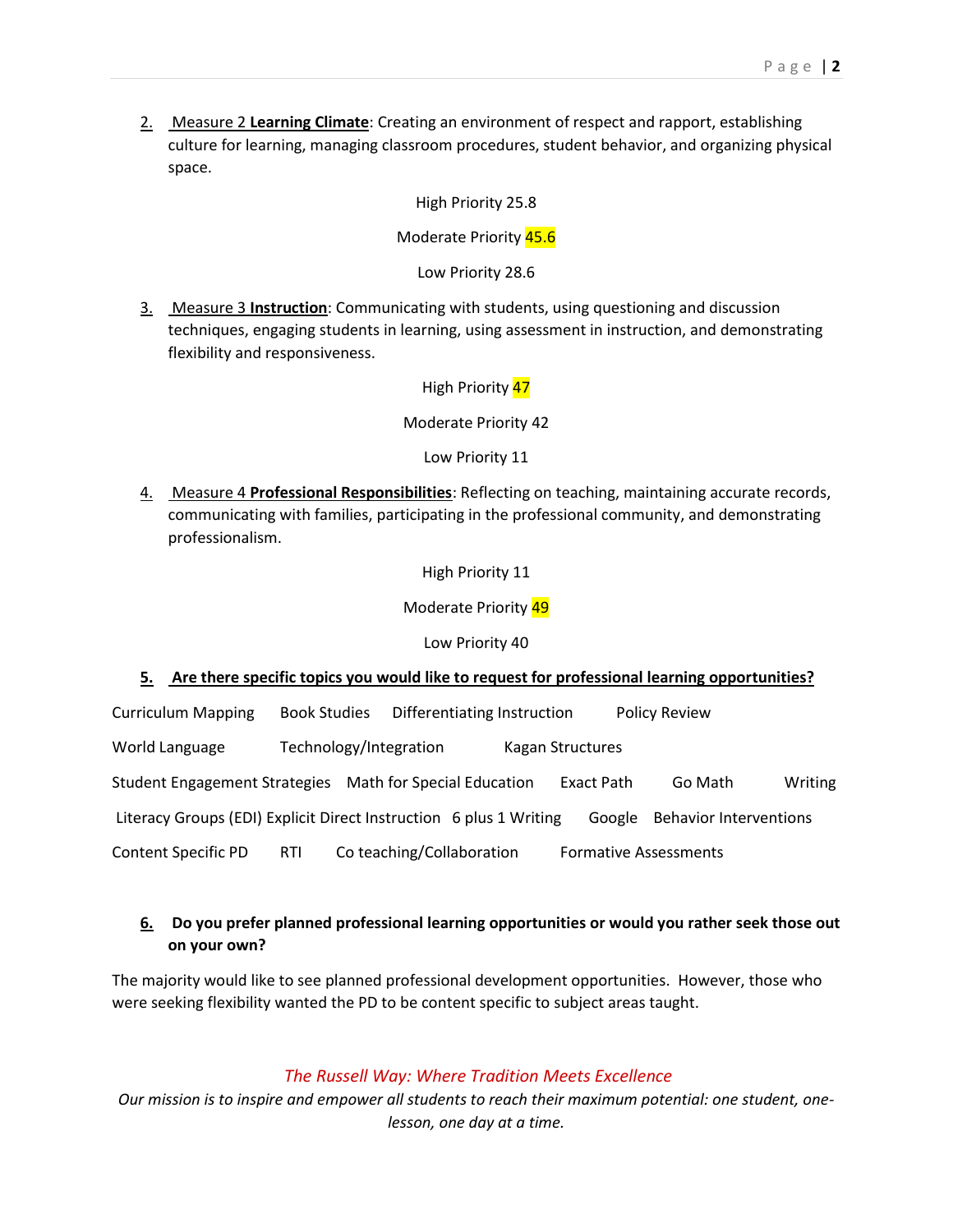#### **Needs Assessment Conclusions for Russell Independent:**

Based on the following data collected, our schools SBDM Councils have approved the following professional development for the 2018-2019 school year. (School Council Approved Plans: RPS Page 5, RMIS Page 6, RMS Page 7, RHS Page 8)

Our district is committed to job embedded professional learning. We will continue with our district initiatives of technology integration, Google certifications, writing instruction focused on common language and structures, and math alignment work. Russell Independent is focused on true professional learning experiences rather than simply meeting professional development requirements.

Professional learning emphasizes that learning is a process that continues over time, extends into practice and expects results for both educators and students. Professional learning is ongoing, relevant and job-embedded learning for educators at all stages of career development. Professional learning provides opportunities for individual and collaborative professional study, analysis, application and reflection relevant to ongoing improvements in professional practice and student achievement.

Russell Independent's Board Policy 3.19 AP 1 addresses the professional development requirement for certified staff members annually.

#### **BOARD POLICY EXCERPT: 03.19 AP.1**

#### **CERTIFIED STAFF RESPONSIBILITIES**

In addition to job-embedded professional learning included in the Professional Development Plan, it is the responsibility of each full-time certified staff member to complete the twenty-four (24) hours of professional development required in the District calendar. Part-time employees shall complete the appropriate portion of the twenty-four (24) hours.

#### **REQUIREMENT MUST BE FULFILLED**

Professional development is ongoing. However the twenty-four (24) hours required by statute must be fulfilled by June 1 of each year. If it is not, repayment for the appropriate hours will be deducted from the individual's paycheck.

It is the responsibility of the individual to provide appropriate documentation for all completed professional development. Internal offerings are documented by sign-in sheets. For activities outside the District, it is the responsibility of the individual to obtain the appropriate form prior to attendance, have it completed and return it to the PDC. Registration costs, meals, and mileage are the responsibility of the individual unless supplemental funds are provided by another source.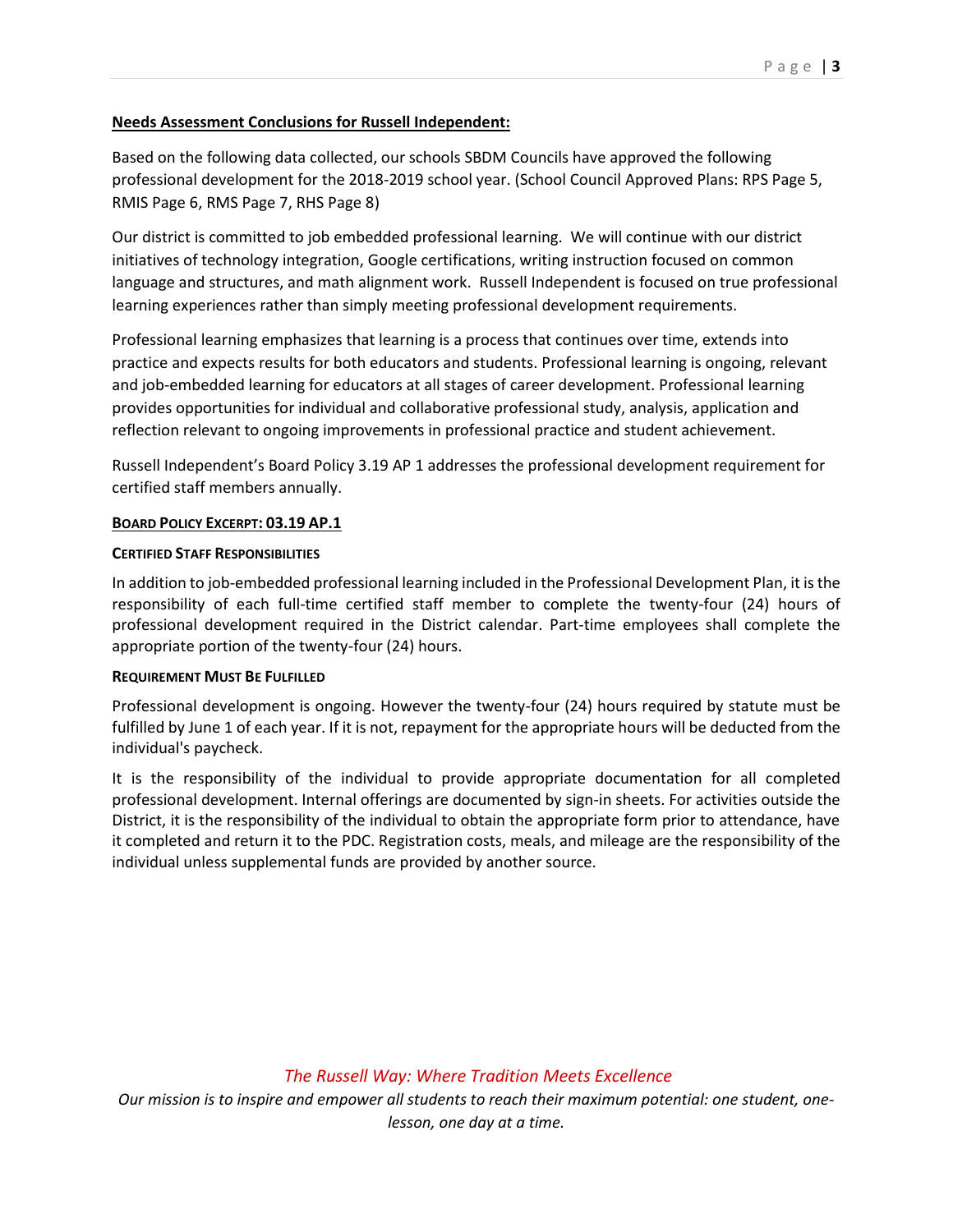## **Russell Independent Certified PD/EILA Evaluation Form**

*Revised June 2018*

Please submit feedback regarding the professional development you have just completed. Credit is awarded once the evaluation is complete.

|      |                                                           |     |              | Training Date:____________ |                       |  |
|------|-----------------------------------------------------------|-----|--------------|----------------------------|-----------------------|--|
| II.  | Work Site Location (circle)                               | RPS | RMIS RMS RHS |                            | <b>Central Office</b> |  |
| III. | Session Title and PD/EILA #: Session Title and PD/EILA #: |     |              |                            |                       |  |
| IV.  | Presenter:                                                |     |              |                            |                       |  |

| <b>Feedback Questions</b>                                             | Poor | Fair | Satisfactory | <b>Very Good</b> | <b>Excellent</b> |
|-----------------------------------------------------------------------|------|------|--------------|------------------|------------------|
| Level of effort<br>1.<br>I put into the<br>training?                  |      |      |              |                  |                  |
| 2.<br>My<br>skill/knowledge<br>level at the end<br>of the PD          |      |      |              |                  |                  |
| 3.<br>Trainer was<br>effective in<br>delivery                         |      |      |              |                  |                  |
| Trainer<br>4.<br>effectively<br>used the time<br>provided             |      |      |              |                  |                  |
| 5.<br><b>Training</b><br>content was<br>organized/well<br>planned     |      |      |              |                  |                  |
| 6.<br>Presentation<br>was clear and<br>activities were<br>appropriate |      |      |              |                  |                  |
| 7.<br>Overall rating<br>of this training                              |      |      |              |                  |                  |

- 8. Most valuable aspect of the training? \_\_\_\_\_\_\_\_\_\_\_\_\_\_\_\_\_\_\_\_\_\_\_\_\_\_\_\_\_\_\_\_\_\_\_\_\_\_\_\_\_\_\_\_\_\_\_
- 9. Any additional thoughts/information? \_\_\_\_\_\_\_\_\_\_\_\_\_\_\_\_\_\_\_\_\_\_\_\_\_\_\_\_\_\_\_\_\_\_\_\_\_\_\_\_\_\_\_\_\_\_

## *The Russell Way: Where Tradition Meets Excellence*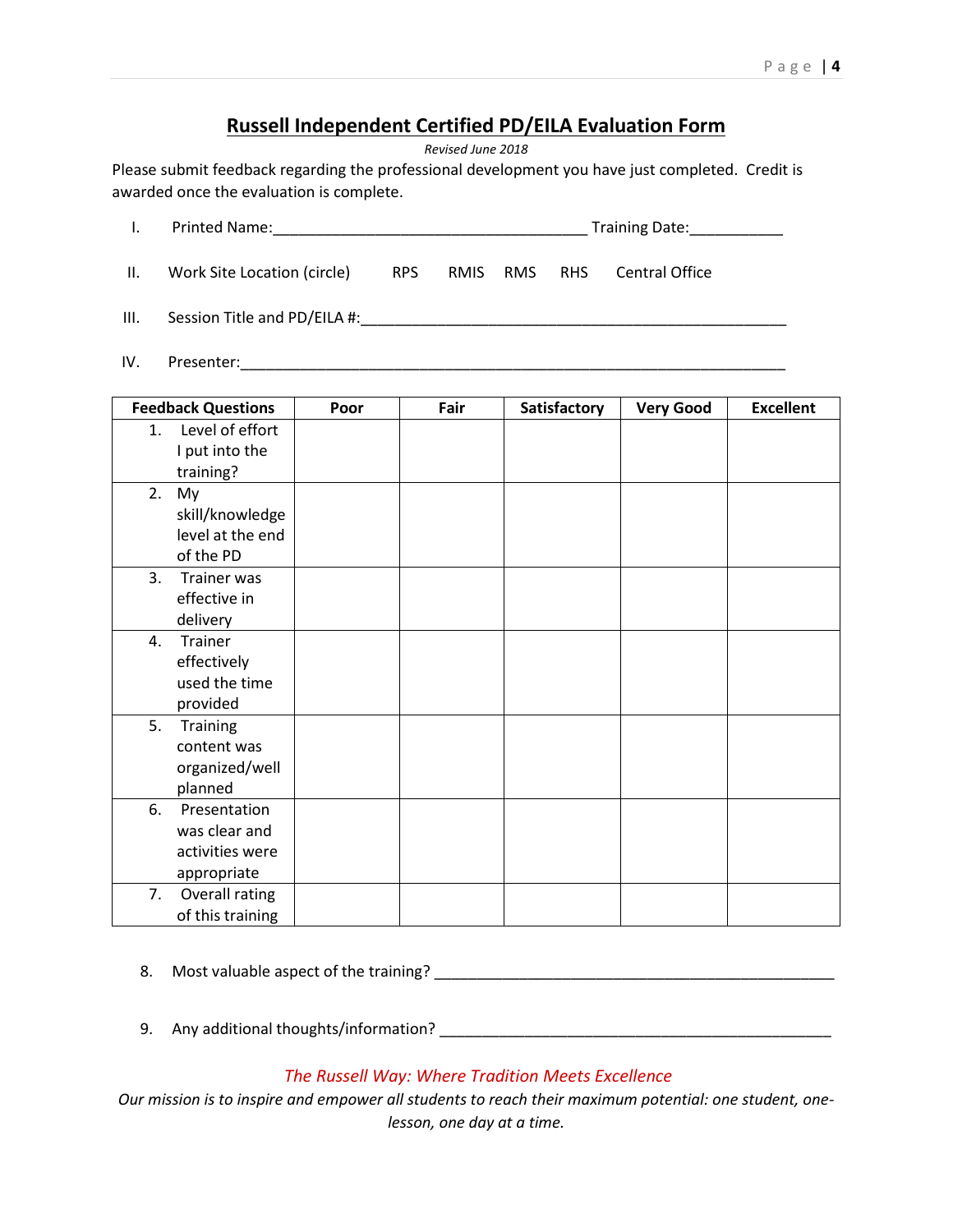#### **Russell Primary School PD Plan**

School Year 2018-19

The RPS Faculty Survey to determine Professional Development needs revealed the following priority areas for the 2018-2019 school year:

- 1. Go Math!
- 2. 6+1 Writing
- 3. Guided Reading With a focus of RTI groups
- 4. Curriculum Mapping
- 5. Exact Path

Based on the PD Survey results and administrator observation, the following PD Plan will be submitted for SBDM consideration to be enacted during the school year 2018-2019.

#### **Non-Flex Professional Development**

6 hours—District PD Day 3 hours—Required Data Analysis

### **Flex Professional Development**

(The following will be made available before or during the 2018-19 school year.)

15 Hours:

.

Go Math!, 6+1 Writing, Guided Reading, Curriculum Mapping, and Exact Path

Art, Music, P.E., Special Education, and Speech/Language teachers have different needs specific to their content area. All certified will be required to participate in the non-flex PD. However, special area teachers have the option of requesting separate PD based on content needs. Special requests must have approval from the Principal and PD Coordinator.

#### SBDM Approval:

| Phil Cassity:    |                                                                            |            |                                                   |
|------------------|----------------------------------------------------------------------------|------------|---------------------------------------------------|
|                  |                                                                            | Liz Adams: |                                                   |
| Amanda Lewis:    | the control of the control of the control of the control of the control of |            | Sarah Corey: 2008. Example 2008. The Sarah Corey: |
| Cari Jachimezuk: |                                                                            |            |                                                   |

## *The Russell Way: Where Tradition Meets Excellence*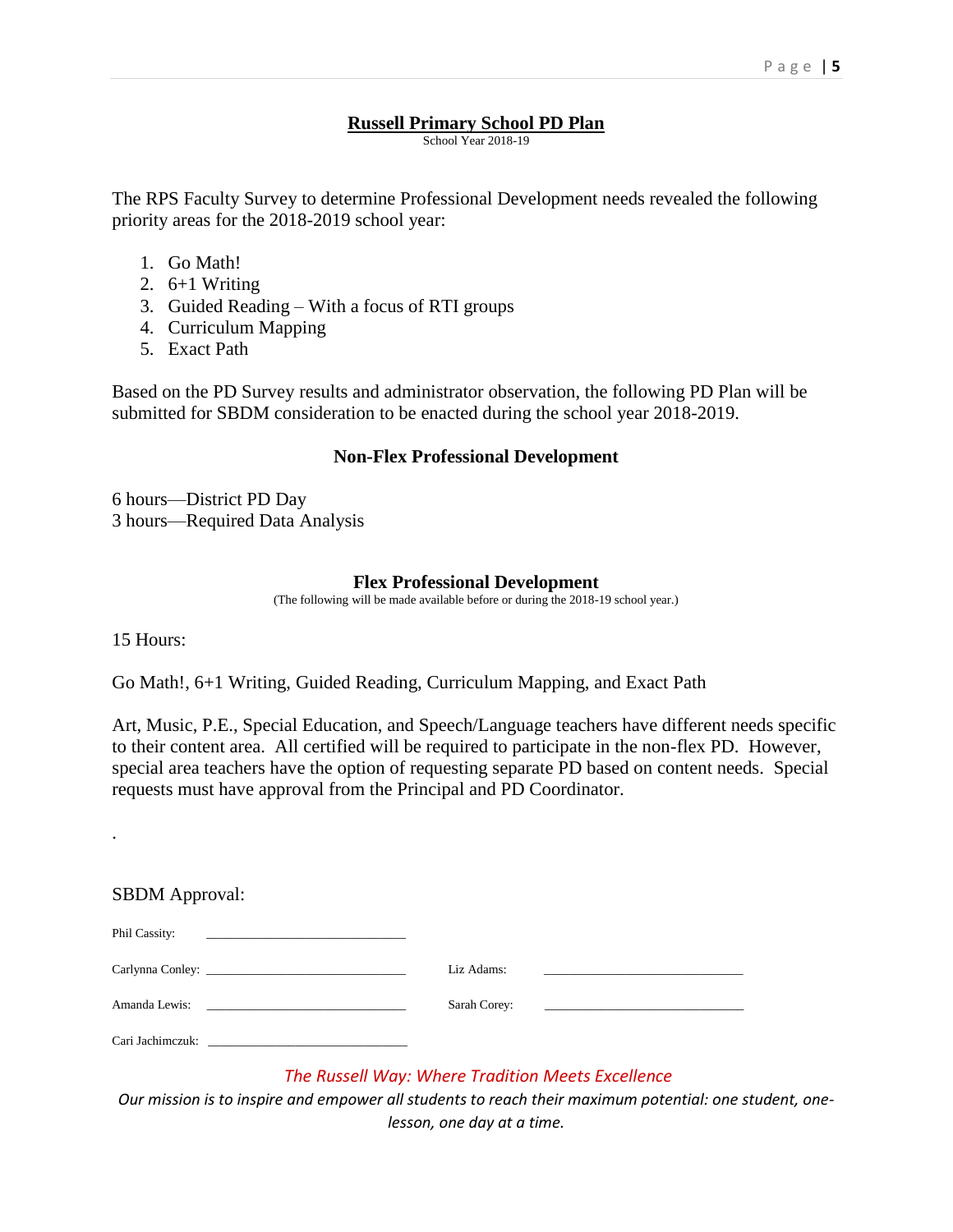## **Russell-McDowell Intermediate School PD Plan**

School Year 2018-2019

The RMIS Faculty Survey to determine Professional Development needs revealed the following priority areas for the 2018-2019 school year:

- 1. Curriculum Mapping (Reading/Language Arts, Math, and Science)
- 2. RTI/Differentiation
- 3. Google Classroom/Technology
- 4. EDI—Explicit Direct Instruction
- 5. Student Engagement
- 6. Math PD
- 7. Exact Path
- 8. KAGAN Structures

Based on the PD Survey results and administrator observation, the following PD Plan will be submitted for SBDM consideration to be enacted during the school year 2018-2019.

## **Non-Flex Professional Development**

6 hours—District PD Day 3 hours—Required Test Data Analysis 2 hours--RTI 2 hours--EDI 2 hours--6+1 Writing 2 hours--Kagan Structures/Classroom Engagement

## **Flex Professional Development**

(The following will be made available before or during the 2018-2019 school year.)

**Curriculum** Mapping Google Classroom Math Strategies Exact Path

Art, Music, P.E., Special Education, and Speech/Language teachers have different needs specific to their content area. All certified will be required to participate in the non-flex PD. However, special area teachers have the option of requesting separate PD based on content needs. Special requests must have approval from the Principal and District PD Coordinator.

*The Russell Way: Where Tradition Meets Excellence*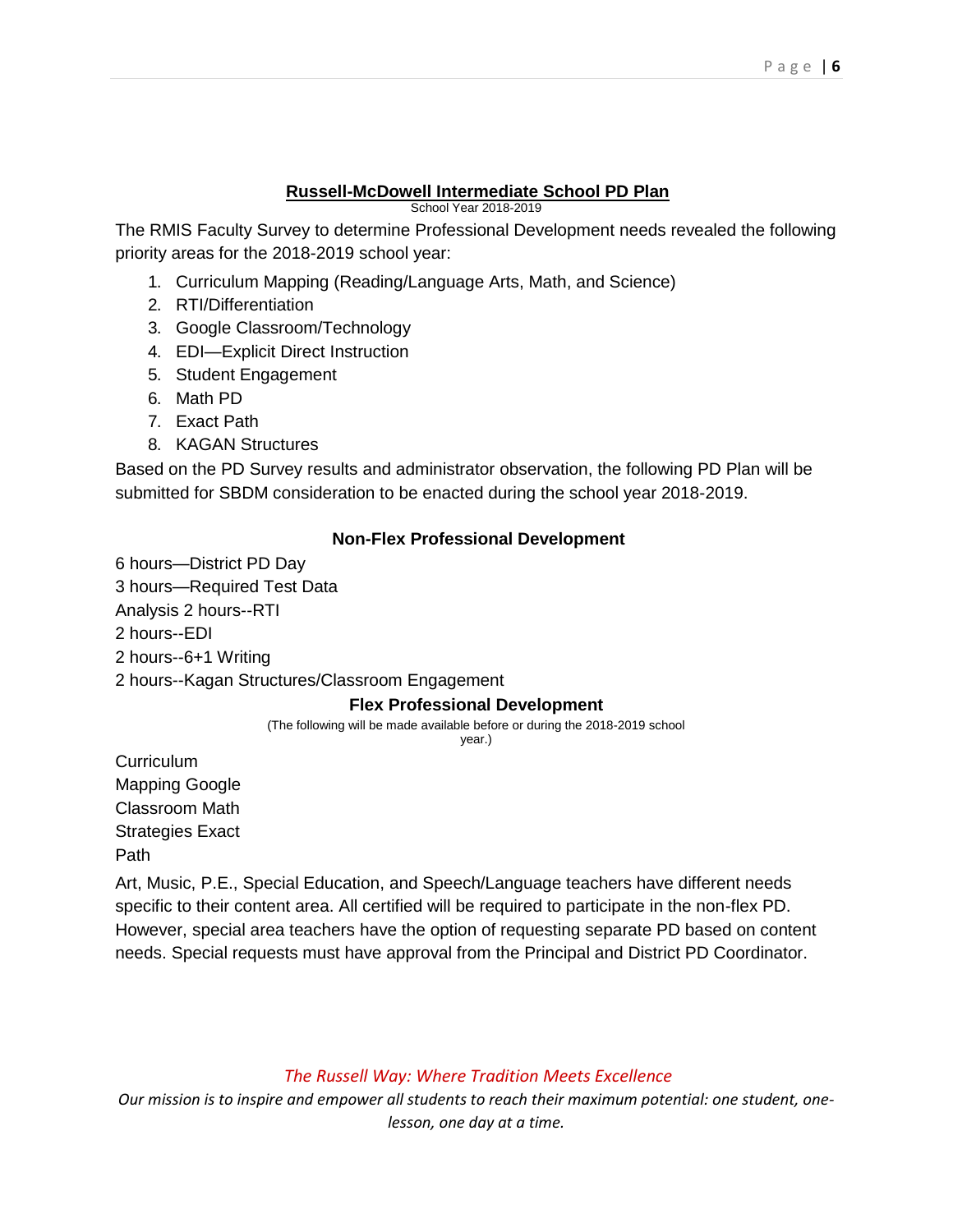## **Professional Development Plan Russell Middle School 2018-2019**

- 6 Hours Opening Day-Russell Middle School (PBIS, Suicide, BBP)
- 6 Hours Department/ District Curriculum Alignment (RHS/RMIS/RMS)
- 3 Hours K-Prep Testing Analysis (KASC)
- 3 Hours On Demand Writing Scoring and Analysis (RMS)
- 3 Hours School Culture (RMS)
- 2 Hours Flexible Professional Development (Staff)
- 1 Hour Legal Update (RMS/Russell Ind)